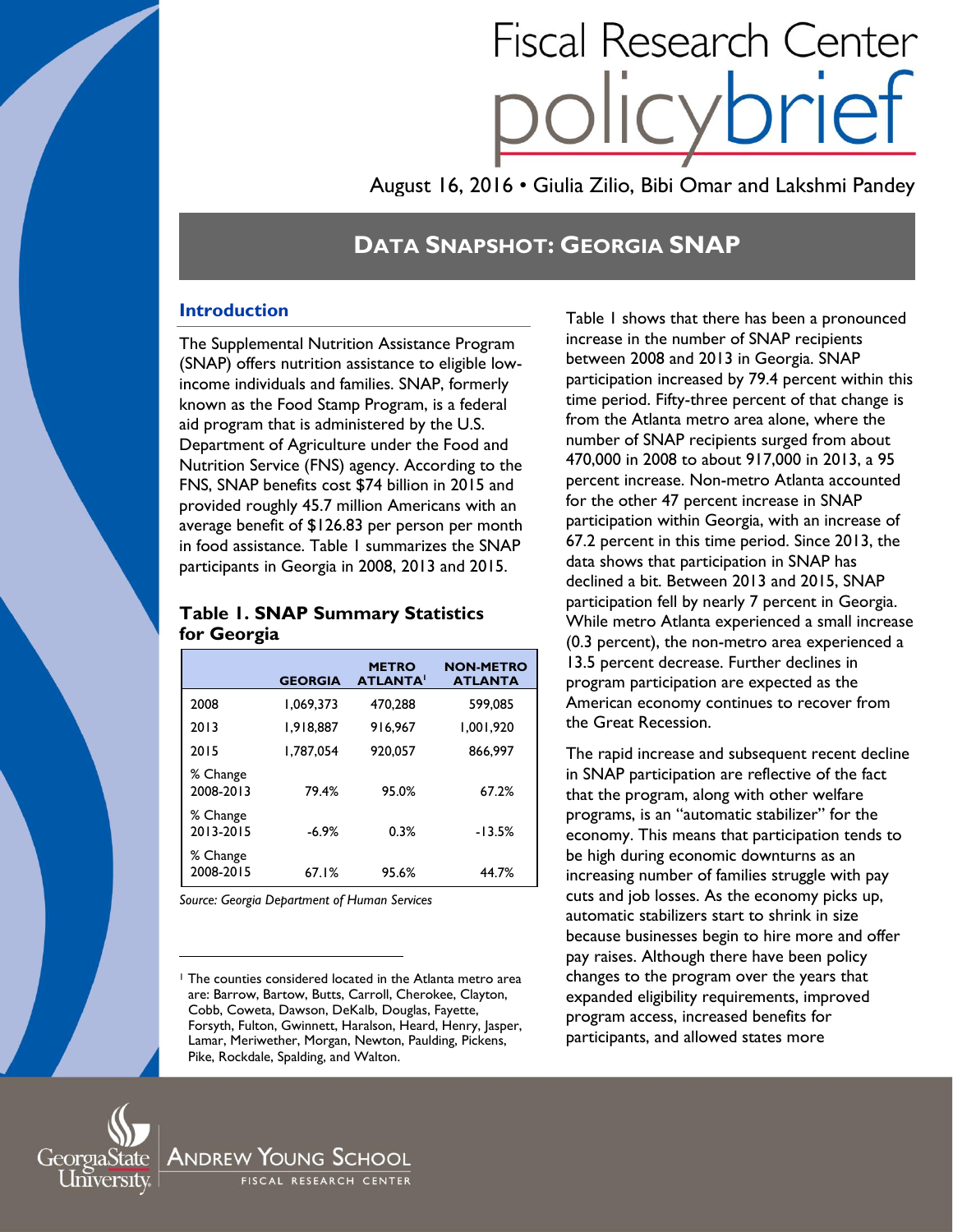administrative control over the program (Andrews 2012), a 2012 analysis by the Congressional Budget Office (CBO) estimates that these changes have only played a minor role in the growth in participation in the program since 2007. The CBO further states that a majority of the growth can be attributed to the Great Recession of 2008-09 and the slow recovery process that followed. Our previous report on SNAP<sup>2</sup> cites research with similar findings.

Table 2 shows the number of able-bodied adults without dependents (ABAWDs) on SNAP between the ages of 18 and 49. In Georgia, the number of recipients in this category grew by 263 percent between 2008 and 2013.<sup>3</sup> Similar surges in participation among ABAWDs can be found in both metro Atlanta and non-metro Atlanta.<sup>4</sup> Although ABAWDs made up about 5 percent of participants in the program in 2008 in Georgia, they represented about 11 percent in 2013 and 9 percent in 2015. Similar proportions over the years can be found when looking at the metro area and non-metro area separately. Since 2013, these areas, and Georgia as a whole, have seen declines in participation among ABAWDs in the program (approximately 19 percent).

|                    | <b>GEORGIA</b> | <b>METRO ATLANTA</b> | <b>NON-METRO ATLANTA</b> |
|--------------------|----------------|----------------------|--------------------------|
| 2008               | 56.054         | 25,821               | 30,233                   |
| 2013               | 203,534        | 97,405               | 106, 129                 |
| 2015               | 165,593        | 79,822               | 85,771                   |
| % Change 2008-2013 | 263.1%         | 277.23%              | 251.04%                  |
| % Change 2013-2015 | -18.6%         | $-18.1%$             | $-19.2%$                 |
| % Change 2008-2015 | 195.4%         | 209.1%               | 183.7%                   |

### **Table 2. ABAWDs on SNAP Summary Statistics for Georgia**

*Source: Georgia Department of Human Services*

Below, Map 1 shows the percentage change in SNAP participation in Georgia between 2008 and 2015 by county. In the map, the counties that experienced the smallest change are marked with a light red color while the counties with the largest change are dark red. The River Valley Regional Commission<sup>5</sup> (30 percent) and the Central Savannah River Area Regional Commission<sup>6</sup> (33 percent) were the regional commissions with the smallest increase in SNAP participation while the Atlanta metro area (96 percent) and Georgia Mountains Regional Commission<sup>7</sup> (78 percent) were the areas with the greatest increase. As shown in Map 1, the top 10 counties that saw the greatest increase in SNAP participation between 2008 and 2015 were: Catoosa, DeKalb, Clarke, Barrow, Cherokee, Lamar, Hall, Gwinnett, Paulding, and Henry counties. These counties combined contributed approximately 44 percent of the increase in SNAP participation that Georgia experienced during this time.

 $\mathcal{L}_\text{max}$ 

 $\mathcal{L}_\text{max}$  , where  $\mathcal{L}_\text{max}$  and  $\mathcal{L}_\text{max}$  and  $\mathcal{L}_\text{max}$ 

<sup>2</sup> Brett Mullins, Mark Rider, David Sjoquist and Sally Wallace. "Trends in TANF and SNAP Participation in Georgia." Fiscal Research Center, October 2015. Retrieved from [frc.gsu.edu/files/2015/10/SNAP-TANF-Trends-Report\\_October-](http://frc.gsu.edu/files/2015/10/SNAP-TANF-Trends-Report_October-2015.pdf?wpdmdl=4339)[2015.pdf?wpdmdl=4339.](http://frc.gsu.edu/files/2015/10/SNAP-TANF-Trends-Report_October-2015.pdf?wpdmdl=4339) 

<sup>&</sup>lt;sup>3</sup> Six years into the recovery from the Great Recession, high enrollment in 2013 and 2015 (as compared to 2008) may indicate that most participants who enrolled during the recession are still receiving the benefits.

<sup>4</sup> Rural counties are not subject to ABAWD requirements, as unemployment rates are higher than the state average and fewer employment opportunities exist. Declines in SNAP participation in rural counties may be attributable to migration to metro areas or other states.

Data Snapshot: Georgia SNAP [frc.gsu.edu](http://frc.gsu.edu/) • 2

<sup>5</sup> Regional commissions are overseen by the Georgia Association of Regional Commissions. The River Valley Regional Commission (West Central Georgia) consists of Chattahoochee, Crisp, Dooly, Harris, Macon, Marion, Muscogee, Quitman, Randolph, Schley, Stewart, Sumter, Talbot, Taylor, and Webster counties.

<sup>6</sup> The Central Savannah River Area Regional Commission (East Central Georgia) consists of Burke, Columbia, Glascock, Hancock, Jefferson, Jenkins, Lincoln, Macon, Richmond, Screven, Taliaferro, Warren, Washington, and Wilkes counties.

<sup>7</sup> The Georgia Mountains Regional Commission (Northeastern Georgia) consists of Banks, Dawson, Franklin, Habersham, Hall, Hart, Lumpkin, Rabun, Stephens, Towns, Union, and White counties.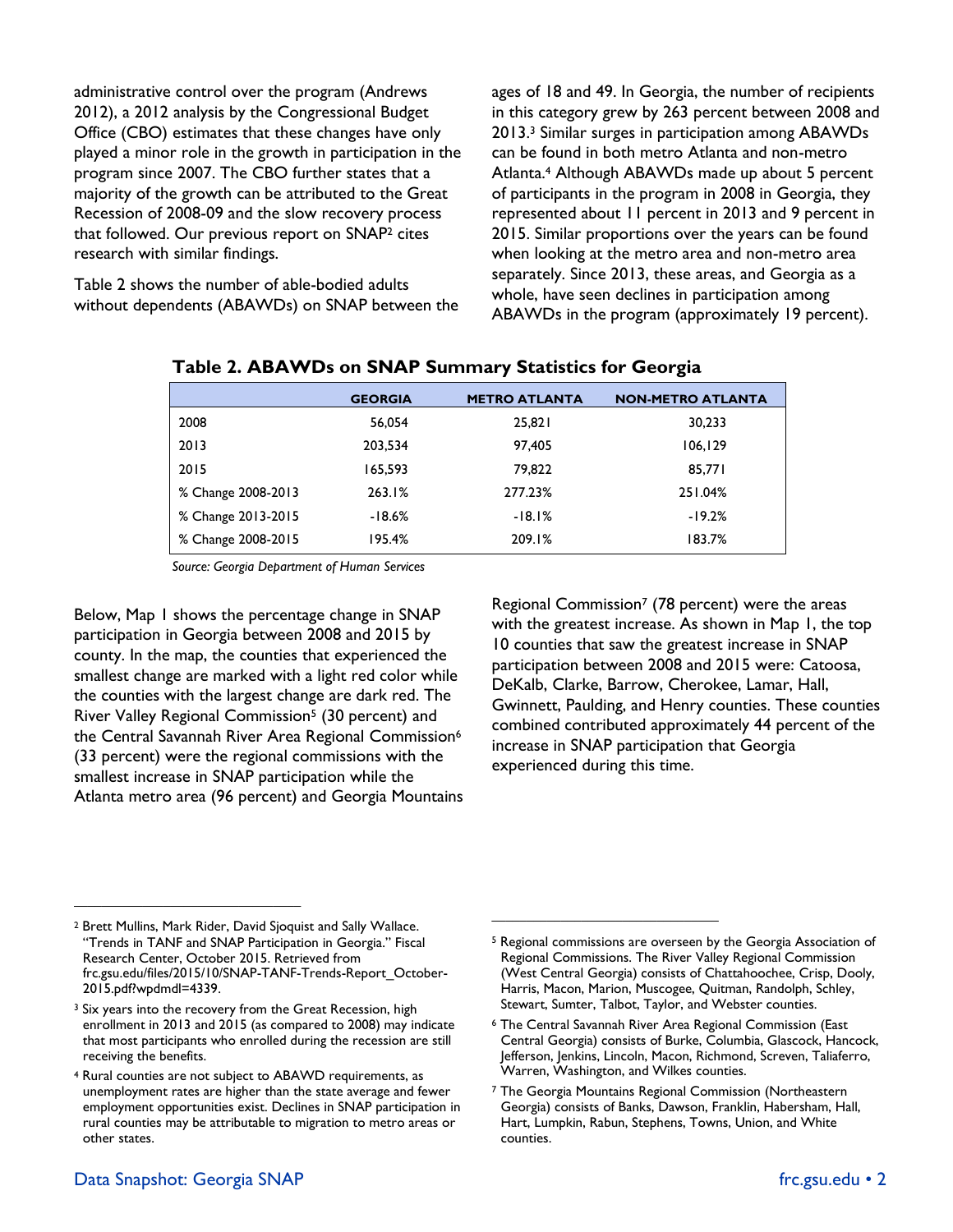**Map 1. 2008-15 Percentage Change in SNAP Participation in Georgia by County** 



Map 2 shows the percentage of Georgia's population that was on SNAP in 2015 by county. In the map, the counties with the lowest percentages are colored light red while the counties with the largest percentages are dark red. The Georgia Mountains Regional Commission (16 percent) and the Coastal Area Regional Commission  $(15$  percent)<sup>8</sup> were the areas in the state that had the lowest percentage of their population on SNAP in 2015, while the Southwest Georgia Regional Commission<sup>9</sup> (28 percent) and the River Valley

Regional Commission (22 percent) were the regional commissions with the largest percentage of their population on SNAP. This is consistent with the estimate observed in a previous report on SNAP enrollment.<sup>10</sup> As illustrated in Map 2, Georgia's top 10 counties with the highest SNAP participants to population ratio in 2015 were: Treutlen, Dougherty, Terrell, Catoosa, Wayne, Early, DeKalb, Clay, Laurens, and Clayton counties. Each one of these counties had at least 30 percent of its population on SNAP in 2015.

 $\overline{a}$ 

<sup>8</sup> The Coastal Area Regional Commission (Southeastern Georgia) consists of Bryan, Bulloch, Camden, Chatham, Effingham, Glynn, Liberty, Long, and Madison counties.

<sup>9</sup> The Southwest Regional Commission consists of Baker, Calhoun, Colquitt, Decatur, Dougherty, Early, Grady, Lee, Miller, Mitchell, Seminole, Terrell, Thomas, and Worth counties.

<sup>10</sup> Peter Bluestone. "Geographic Dispersion of SNAP Enrollment in Georgia." Fiscal Research Center, February 2014. Retrieved from [cslf.gsu.edu/files/2014/06/geographic\\_dispersion\\_of\\_snap\\_enrollme](http://cslf.gsu.edu/files/2014/06/geographic_dispersion_of_snap_enrollment_in_georgia_1.pdf) nt in georgia 1.pdf.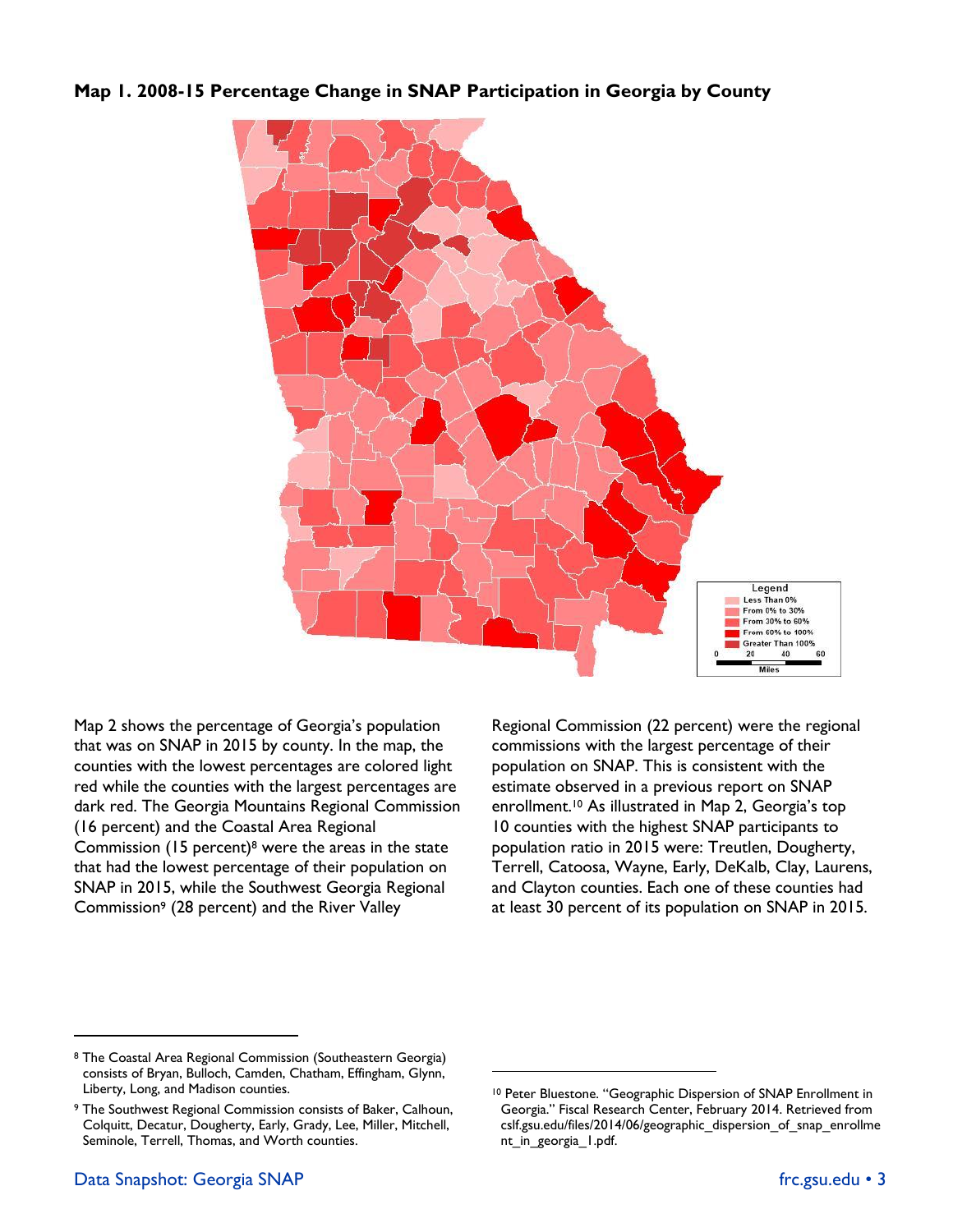# **Map 2. Percentage of Population on SNAP in 2015 in Georgia by County**



# **Conclusions**

The number of SNAP participants in Georgia and Atlanta have significantly increased since the beginning of the Great Recession. South Georgia and the Atlanta metro area experienced the largest percentage increase in SNAP participation between 2008 and 2015. The southern counties also had the largest percentage of their population on SNAP in 2015. Since 2013, the number of people on SNAP has decreased, most notably in the non-metro Atlanta area. Although the program has seen numerous policy changes over the past decade that have expanded eligibility and access to SNAP for many Americans, a majority of the growth between 2008 and 2013 in Georgia is likely attributable to the Great Recession. As the economy continues to recover, further declines in SNAP participation are expected.

## **Additional Sources**

- Andrews, Margaret, and David Smallwood. "What's Behind the Rise in SNAP Participation?" *United States Department of Agriculture Economic Research Service.* United States Department of Agriculture, 1 Mar. 2012. Web. 30 June 2016.
- "The Supplemental Nutrition Assistance Program." *Congressional Budget Office,*April 2012. Web. 23 June 2016.
- "Supplemental Nutrition Assistance Program Participation and Costs-National Level Annual Summary." United States Department of Agriculture Food and Nutrition Service. 8 July 2016. Web. 19 July 2016.